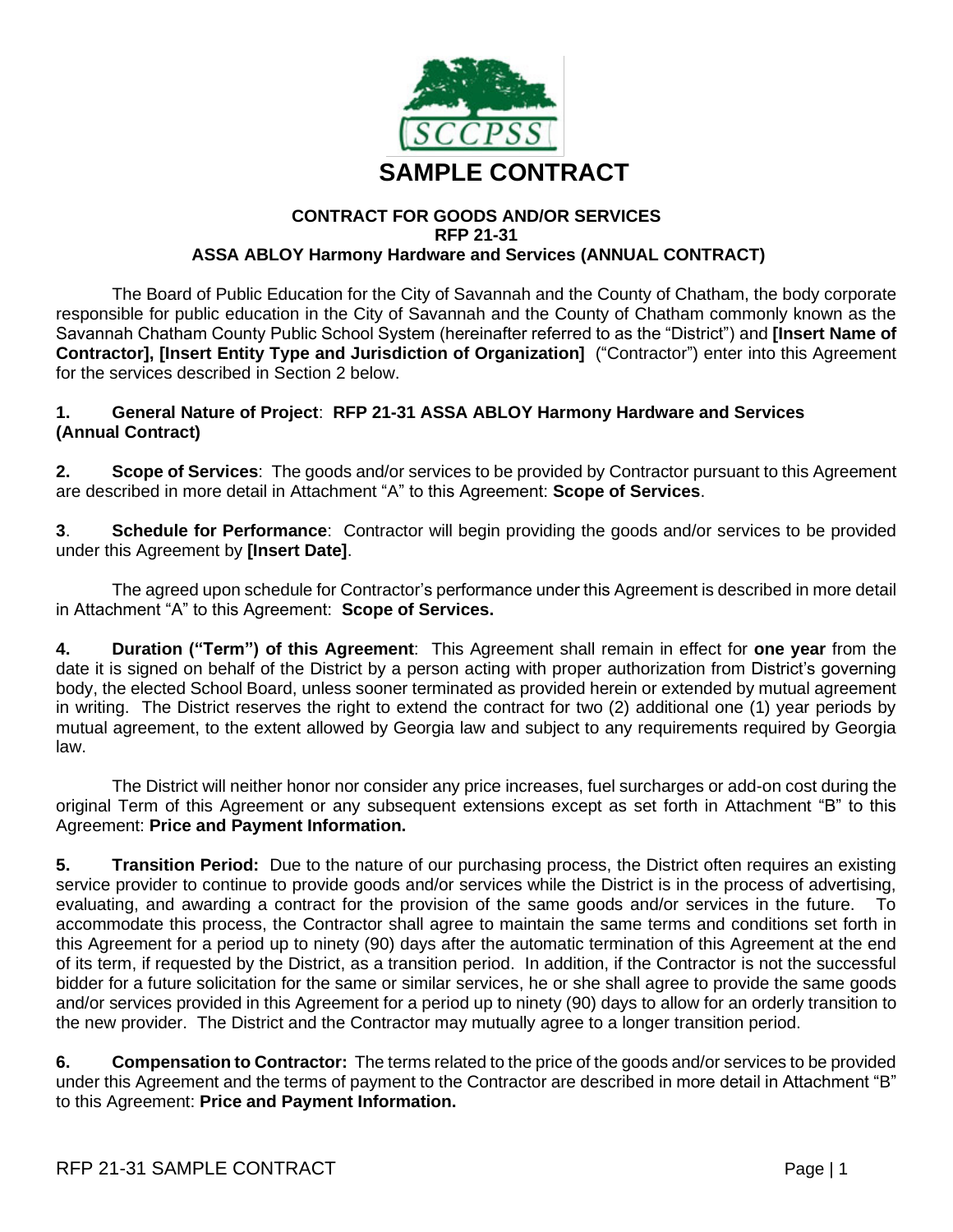**7**. **Invoice Procedure and Time and Manner of Payment**: The Contractor shall submit monthly invoices to the District requesting payment for goods and/or services provided during each calendar month. Invoices should be submitted to both Accounts Payable Department and the Rhonda Godbee, Engineer - Data and Information Services. Terms are Net 40 days.

All ORIGINAL INVOICES should be mailed to:

**Savannah-Chatham Co. Board of Public Education ATTN: ACCOUNTS PAYABLE 208 Bull Street, Room 119 Savannah, GA 31401 Email: apinvoices@sccpss.com**

**Please forward a COPY of all invoices to:**

**Savannah-Chatham County Board of Education ATTN: Rhonda Godbee, Security Engineer of Information Security & Technology Management 208 Bull Street - Room 319 Savannah, Georgia 31401**

Invoices should be submitted with the following information and/or documentation:

- 1. Purchase Order Number
- 2. Project Name **ASSA ABLOY Harmony Hardware and Services (Annual Contract)**
- 3. Site Location for Services
- 4. Employee Name, Number of Hours worked, Hourly Rate
- 5. Solicitation Number **RFP 21-31**

Contractor's provision of this information and/or documentation is a condition to payment by the District to Contractor. If this information and/or documentation is not provided, then the District may demand that the required documentation be provided and may withhold payment until the requested documentation is provided. If Contractor cannot provide the requested documentation for any invoice or portion of an invoice to the District's satisfaction within thirty (30) days of the District's request for documentation, then Contractor will not be entitled to any payment for the undocumented invoice or the undocumented portion of that invoice.

Upon determining that an invoice is properly payable to Contractor, the District shall pay Contractor by check, electronic funds transfer, or credit card within forty (40) days. To the extent Contractor owes the District money in connection with this Agreement or another contract, then the District may also pay invoices submitted by Contractor pursuant to this Agreement by offset or recoupment. If the District pays all or part of an invoice by offset or recoupment, it will provide Contractor with a statement showing how it credited amounts owed by Contractor to the District against that invoice and will provide Contractor with a statement showing Contractor's remaining debt, if any, to the District within thirty (30) days of applying the credit.

**8. Reimbursable Expenses**: Unless stated in Attachment "B" Price and Payment Information, all prices include expenses. To the extent Attachment "B" Price and Payment Information expressly allows for the reimbursement of certain expenses, reimbursable expenses incurred by the Contractor and Contractor's employees and subcontractors must be preapproved by the District and will be invoiced at cost. Reimbursable expenses must comply with all Georgia Department of Education regulations in force during the Term of this Agreement, even if those regulations change during the term of this Agreement.

**9. Taxes.** Contractor will timely pay all taxes lawfully imposed upon Contractor with respect to this Agreement. The District makes no representation whatsoever regarding any tax liability of Contractor, nor regarding any exemption from tax liability related to this Agreement.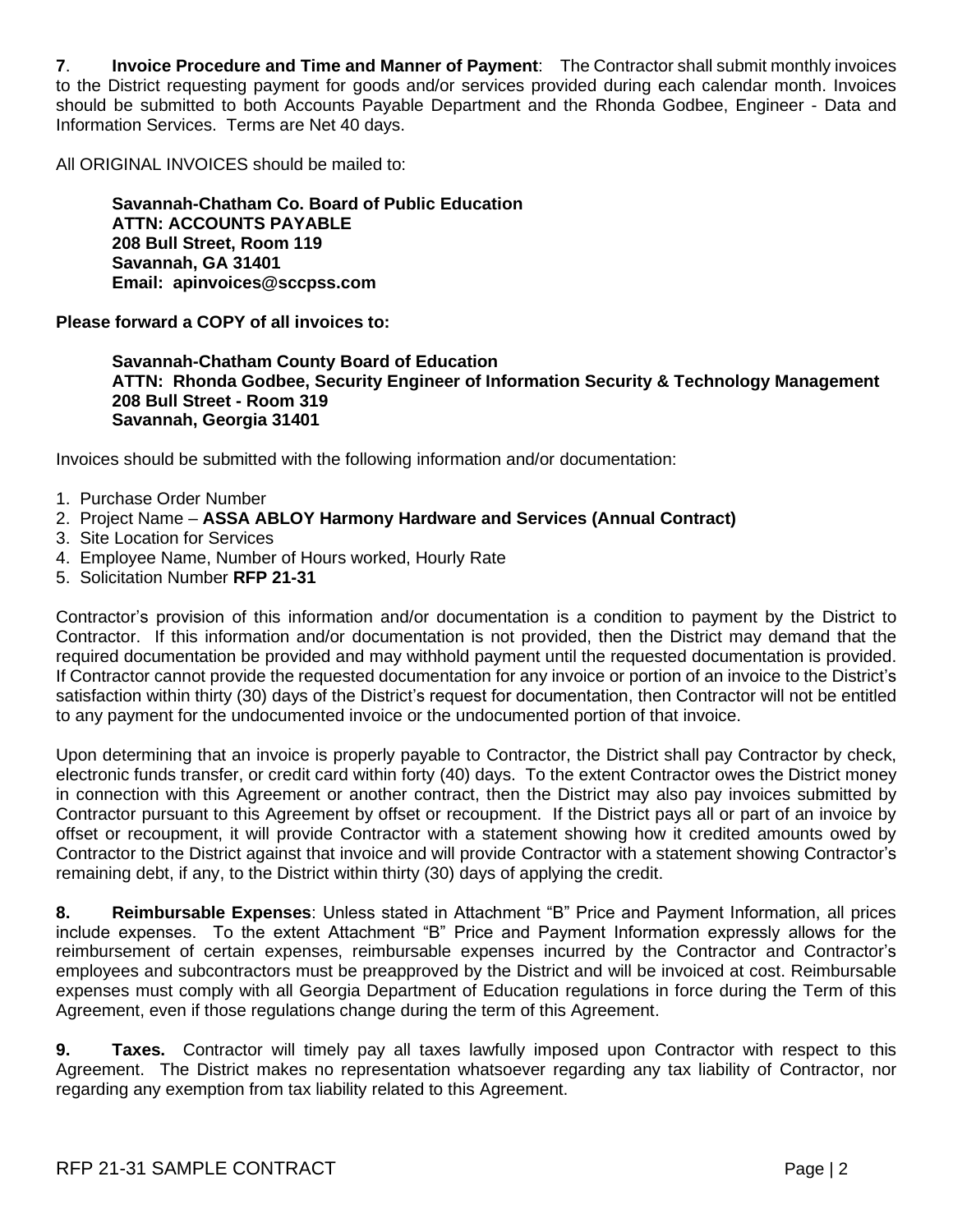**10. Delays and Extension of Time.** If the Contractor is delayed at any time in the progress of providing goods and/or services by an act or neglect of the District, or by changes ordered in the work, or by labor disputes, strikes, insurrections, fire, acts of God; unusual but well documented and excusable delays in performance, or other causes beyond the Contractor's control, or by delay authorized by the District, then the contract Term of service may be extended by a contract amendment for such reasonable time as the District and the Contractor may agree.

**11. Liquidated Damages for Delay.** In addition to the Contractor bearing the actual cost of correcting any non-compliant work or any other actual damages resulting from Contractor's breach of this Agreement, the Contractor agrees to pay the Contractor delay damages in the amount of **\$100.00** per day for every day that the goods and/or services to be provided pursuant to this Agreement have not been timely delivered to the District in compliance with the Scope of Services set forth above, unless the delay has been properly excused by the terms of this Agreement. The parties agree that the District's actual damages for delay are difficult to estimate and that this **\$100.00** per day sum is a reasonable pre-estimate of the District's actual damages for each day of delay and that the is **\$100.00** per day sum is intended by the parties to be in the nature of liquidated damages, not a penalty. It is not the parties' intent for this provision to limit either party's remedies against the other for the breach of this Agreement, except for the District's money damages for unexcused delays caused by the Contractor.

**12. Supervision of Contractor Personnel.** The Contractor must supply all necessary and sufficient supervision over the work that is being performed and will be held solely responsible for the conduct and performance of his employees or agents involved in work under the Agreement.

**13. Contractor Personnel.** Contractor's staff is expected to present a professional appearance. All personnel of the Contractor will be neat, well groomed, properly uniformed in industry standard uniforms and are expected to conduct themselves at all times in a responsible and courteous manner while performing any work under this Agreement and/or whenever they are on District property. The following code of conduct will be adhered to by the Contractor, his agent(s) and/or his employees. If Contractor fails to ensure that its employees or other agents comply with these requirements, then Contractor may be terminated for cause under this Agreement:

A. All employees of the Contractor shall wear a recognizable uniform. No hats will be worn inside the building. All of Contractor's employees and agents performing work must carry a government-issued photo ID. Contractor's employees and agents will present ID to District Staff upon request. This provision will be strictly enforced.

B. The use of tobacco or tobacco products on Board property is prohibited by State law.

C. The Contractor will not be permitted to utilize Day Labor or Temporary Workers to provide any services at any District facility. This includes any employees or agents that are hired prior to contract award. Failure to comply with this requirement could result in immediate termination of contract with the Contractor liable for any breach, including liquidated damages for delay damages and/or forfeiture of Performance Bond.

D. The Contractor or employees or agents of the Contractor are not permitted to play loud music, to make unnecessary noises, or to use vulgar or inappropriate language that causes offense to others.

E. The employment of unauthorized or illegal aliens by the Contractor is considered a violation of Section 247A (e) of the Immigration and Naturalization Act. If the Contractor knowingly employs unauthorized aliens, such a violation shall also be cause for termination of this Agreement.

F. Possession of firearms will not be tolerated on Board property. No person who has a firearm in their vehicle will be permitted to park on District property. Any employee of the Contractor found in violation of this policy will be immediately asked to leave, and will not be allowed to return to perform further work without the consent of the District.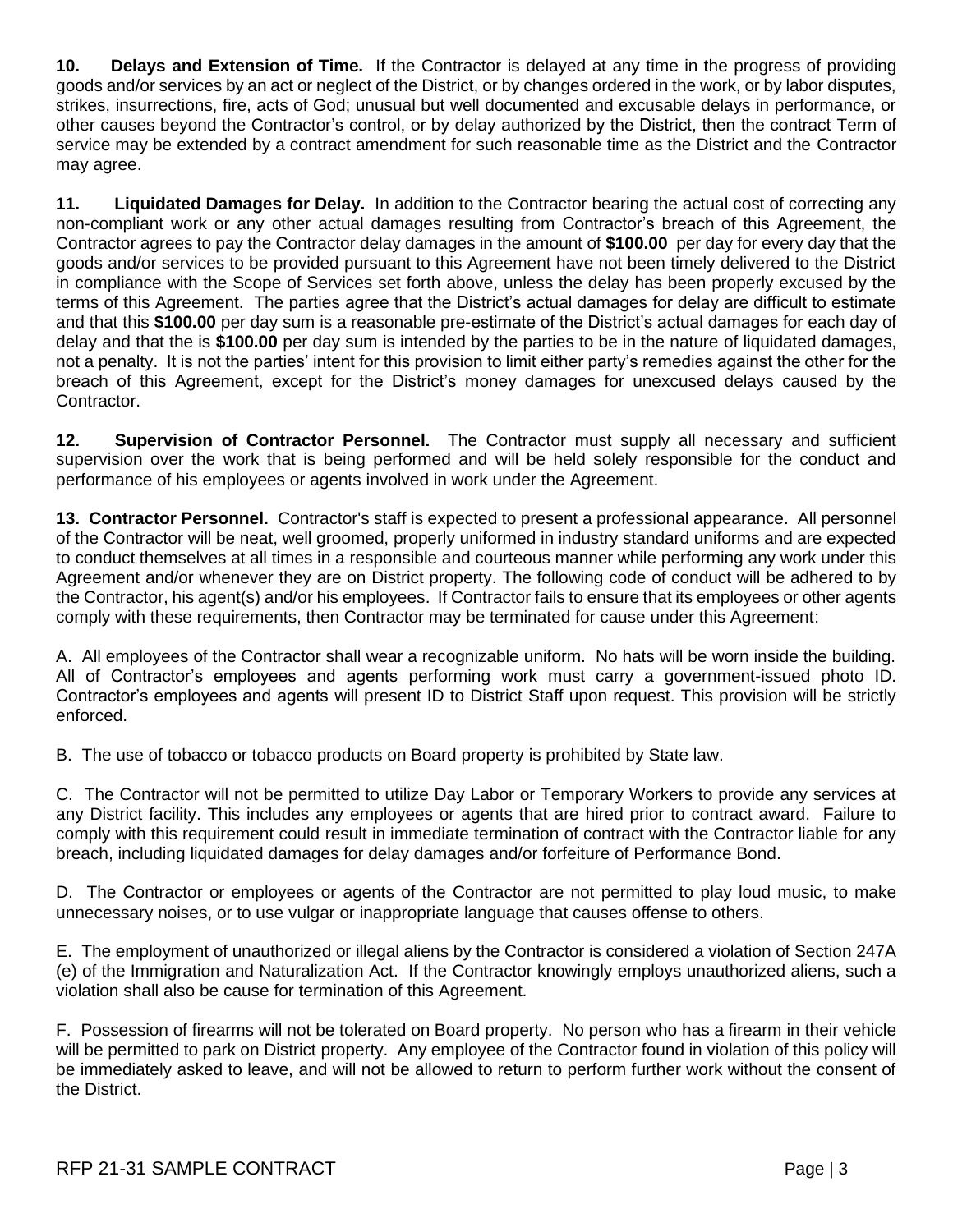G. The Contractor certifies that he/she will not engage in the unlawful manufacture, sale distribution, dispensation, possession, or use of a controlled substance or drug during the performance of the contract and that a drug-free workplace will be provided for the Contractor's employees or agents during the performance of the contract. The Contractor also certifies that he will secure from any subcontractor who works on the contract, written certification of the same drug free workplace requirements. False certification or violation by failing to carry out requirements of O.C.G.A. § 50-24-3 may cause suspension, termination of contract, or debarment of such bidder

Please Note: If any employee or agent of the Contractor or Sub-contractor is found to have brought a firearm on District property, the Contractor or Sub-contractor shall prohibit them from continuing to perform any work on District property. If the Contractor or Sub-contractor fails to do so, then the District may terminate this Agreement for cause as set forth below.

**14. Occupational Safety and Health Acts.** Contractor(s) who perform any work under this contract shall fully comply with the provisions of the Federal Occupational Safety and Health Act of 1970 and any amendments thereto and regulations pursuant to the act. Any Contractor who fails to do so may be terminated for cause as set forth below.

**15. Audits by The District and Correction of Accounts**: During the term of this Agreement and for a period of six (6) years following the termination of this Agreement, the District may begin an audit of Contractor's provision of goods and/or services under this Agreement. Contractor agrees to retain and make available for inspection all of its records pertaining to its performance of this Agreement, including billing records and any banking records that may reflect proceeds from any transactions with the District, during the term of this Agreement and for at least six (6) years following the termination of this Agreement. If Contractor receives notice that The District is auditing its performance under this Agreement or litigation results from this Agreement, then Contractor agrees to retain and make available for inspection all of its records pertaining to its performance of this Agreement, including billing records and any banking records that may reflect proceeds from any transactions with the District, for an additional three (3) years following the conclusion of the audit or the entry of a final judgment in any such litigation and the final resolution of any possible appeals of a final judgment in any such litigation.

If the District determines as result of its audit, that Contractor has failed to satisfy the invoicing or documentation requirements of this Agreement, has improperly billed the District for goods and/or services that were not actually provided, or has overcharged the District for goods and/or services that were actually provided by Contractor, then Contractor shall repay the District, without interest, for any improper payments or overpayments made by the District to Contractor within thirty (30) days of a written demand by the District. If Contractor fails to repay the District for any improper payments or overpayments within thirty (30) days of the District's written demand, then Contractor will owe the District interest accrued daily at the rate of 7.0% per annum from the date of the District's written demand until the improper payment and/or overpayment is repaid in full by Contractor. Conversely, if an audit initiated by the District reveals that the District owes additional compensation to Contractor pursuant to the terms of this Agreement, then the District will pay the additional compensation to Contractor, without interest, within thirty (30) days of the completion of its audit. If the District fails to pay Contractor for any additional compensation owed under this Agreement within thirty (30) days after completion of its audit, then the District will pay Contractor interest on the additional compensation accrued daily at the rate of 7.0% per annum from the date of the completion of the District's audit.

**16. Proprietary Information**: It is understood and acknowledged that the District may provide to Contractor information which is proprietary, confidential, and/or trade secret including, but not limited to proprietary, confidential, and/or trade secret information of District students, teachers, staff, or other vendors doing business with the District. Contractor agrees to maintain the confidentiality of such information propriety, confidential, and trade secret information during the term of this Agreement and following the termination of this Agreement for so long as such information remains proprietary, confidential, and/or trade secret to the extent that it does not violate the Georgia Open Records Act or any other federal, state, or local laws. All materials containing such proprietary, confidential, and trade secret information shall be returned to the District at the Termination of this Agreement.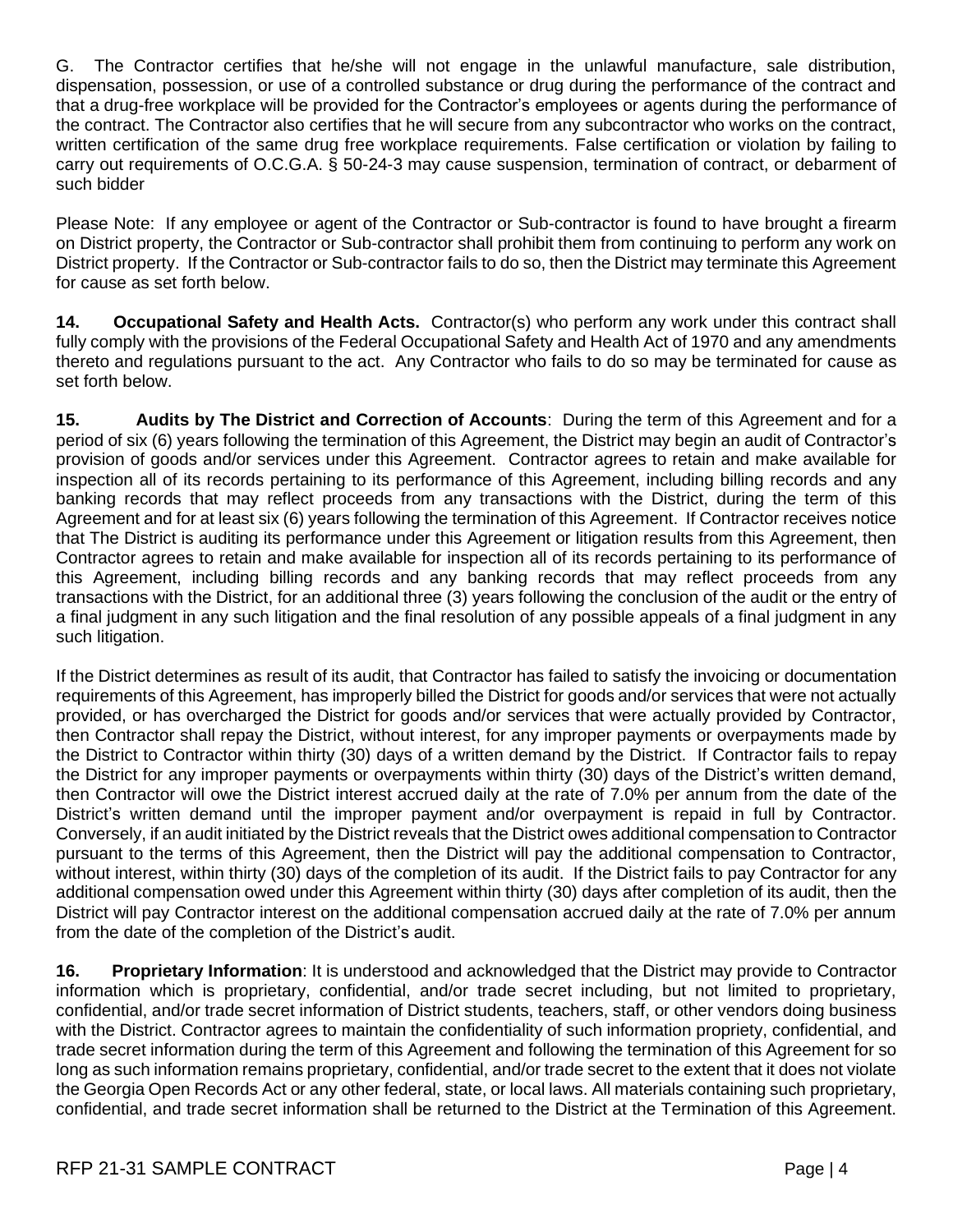The Contractor further agrees to handle any student information in compliance with the Federal Education Rights and Privacy Act, commonly known as "FERPA," codified at 20 U.S.C. § 1232g.

**17. Insurance**: The Contractor shall procure and maintain throughout the term of this Agreement the following insurance limits and coverage and shall, upon executing this Agreement, provide the District a certificate(s) of insurance evidencing the same, showing that the "Board of Public Education for the City of Savannah and the County of Chatham, the body corporate responsible for public education in the City of Savannah and the County of Chatham commonly known as the Savannah Chatham County Public School System ("SCCPSS") and all of its elected school board members, administrators, officers, employees, agents, attorneys, heirs, successors, and assigns," are listed as additional named insureds on all insurance policies except for Contractor's workers' compensation and professional liability policies. The policies of insurance shall be primary and written on forms acceptable to the Board and placed with insurance carriers approved and licensed by the Insurance Department in the State of Georgia and meet minimum financial A.M. Best & Company rating of no less than A:8. Further the contractor will provide copies of all insurance policies required thereunder. No changes are to be made to these specifications without prior written specific approval by the Board.

**A. Commercial General Liability Insurance,** including Bodily Injury, Property Damage, Personal Injury, Blanket Contractual and Broad Form Property Damage Coverage including Products and Completed Operations, XCU exposure, with combined single limits of not less than \$1,000,000 per occurrence, \$2,000,000 aggregate.

**B**. **Commercial Automobile Liability Insurance,** including owned, non-owned, leased and hired motor vehicle coverage with limits not less than \$1,000,000 combined single limit per occurrence for bodily injury and property damage, \$2,000,000 aggregate.

**C. Worker's Compensation Insurance** Statutory limits in accordance with O.C.G.A.34-9-120 et. Seq.

**D**. **Umbrella Insurance** with a limit of not less than \$1,000,000 per claim, \$1,000,000 aggregate.

### **[Other Policies listed in the Solicitation, as amended by any addenda, or Required by law given the nature of the work may be added]**

Contractor may satisfy the commercial automobile liability insurance policy requirement by having a commercial general liability that includes automobile coverage with limits equal to those required of a separate commercial automobile liability insurance policy. If Contractor cannot obtain automobile liability insurance because it does not own any vehicles of its own, it can satisfy the auto insurance coverage by having a non-owned and hired motor vehicle coverage endorsement for its commercial general liability insurance policy.

The Contractor may be able to satisfy the requirement that the general commercial liability insurance policy cover claims for property damage and personal injury, including death, resulting from the handling of hazardous materials either through a rider on its commercial general liability insurance policy or a separate, special policy for such claims.

**18. Indemnification**: The Contractor, as well as its successors and assigns, shall indemnify, hold harmless, insure, and defend, the District and all of its elected school board members, administrators, officers, employees, agents, attorneys, successors, heirs, and assigns, (collectively the "Indemnitees") from and against any liability or claims for any damages, losses, or expenses for personal injury (including death) or property damage, including attorney's fees and expenses of litigation, to the extent caused by or resulting from the negligence, recklessness, or intentionally wrongful conduct of Contractor or other persons employed or utilized by the Contractor in the performance of this Agreement. It is not the intent of this provision to require Contractor to indemnify, hold harmless, insure, and defend Indemnitees from and against any liability or claims damages, losses, or expenses for personal injury (including death) or property damage, including attorney's fees and expenses of litigation, caused solely by or resulting solely from the negligence, recklessness, or intentionally wrongful conduct of the Indemnitees.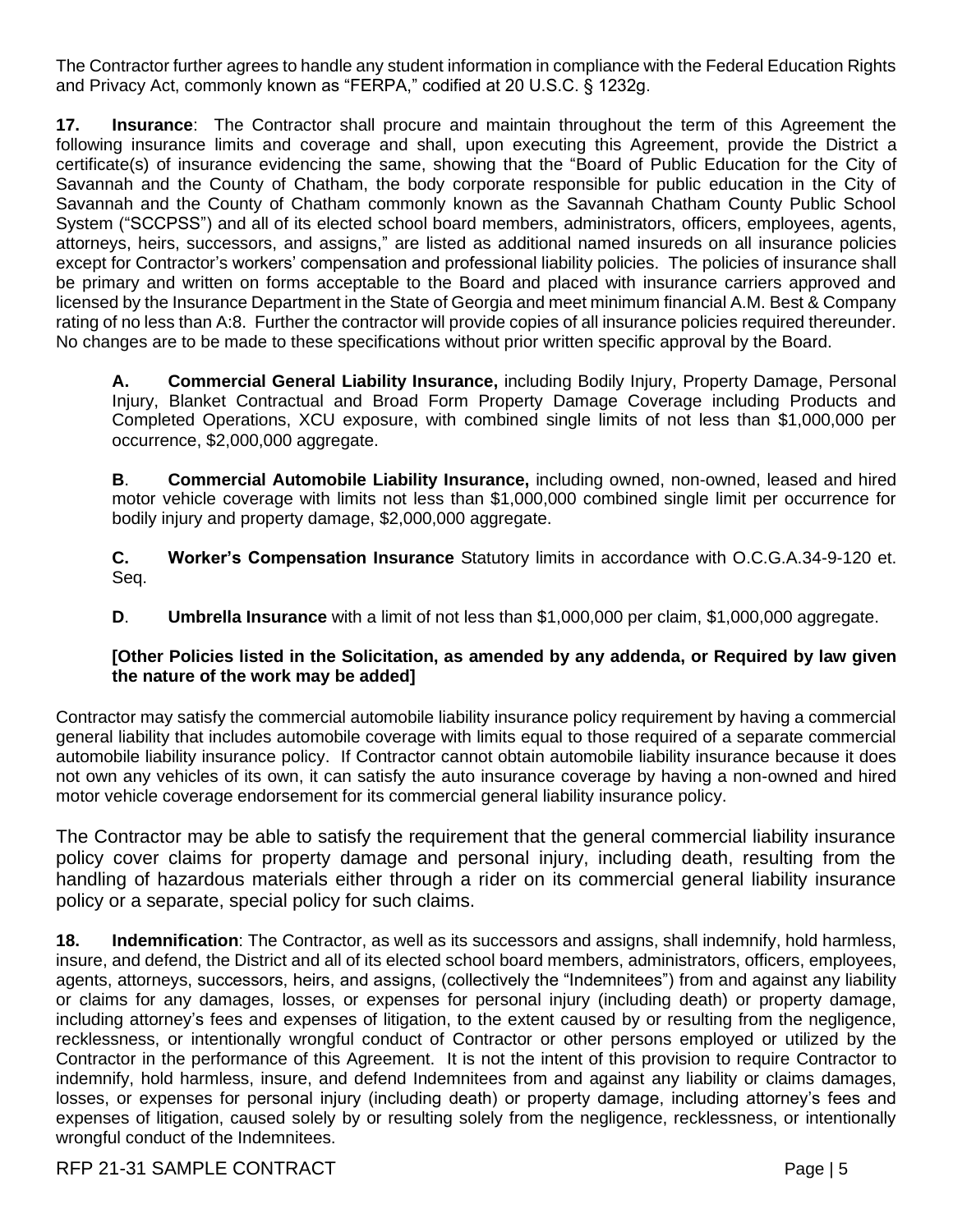The parties do not intend for this indemnity provision to limit either party's remedies against the other for breach of contract, and this provision does not intend for this indemnification provision to require the Contractor to indemnify the District for claims for attorney's fees and expenses of litigation asserted by the District against the Contractor for the Contractor's alleged breach or default under the terms of this Contract, unless the Contractor is determined by a court of competent jurisdiction to be liable to the District and the District's recovery of attorney's fees and litigation expenses is otherwise permitted by applicable law.

**19. Indemnification for Suits or Claims for Intellectual Property Infringement**. The Contractor shall indemnify and hold the Owner harmless from any suits or claims of infringement of any patent rights, trademarks or copyrights arising out of any patented, trademarked, or copyrighted materials, methods, or systems used by the Contractor.

**20. Warranty.** A standard manufacturer warranty shall apply to all goods, equipment, parts, and supplies provided under this Agreement. The Contractor will guarantee that all labor, products provided are free of material defects and/or workmanship for a minimum period of twelve (12) months from the date of acceptance. Any extended warranties offered after the standard manufacturer's warranty shall be stated in bid submittal and any cost associated therewith shall be clearly stated in the bid documents.

If, during the warranty and/or extended warranty period, such faults develop, the Contractor agrees to immediately replace the unit or the part affected without any additional cost to the District. All equipment provided will be "new". Factory seconds, discontinued, re-manufactured, re-built, used and or surplus equipment will not be accepted. The contractor must provide a copy of the manufacturer warranty to the District upon delivery, installation, and acceptance of the commodity or service.

**21**. **Breach of Contract and Cure:** If either party breaches any of the covenants, promises, agreements, representations, and warranties provided by this Agreement, then the non-breaching party shall provide written notice of the breach to the address provided below for written notices under this Agreement by hand-delivery, U.S. Mail, commercial delivery service, such as Fed Ex or UPS, or fax, identifying the nature of the breach and providing the breaching party with ten (10) days from the delivery of the written notice to cure the breach. If the breaching party fails to cure the breach within ten (10) days of the delivery of the written notice of the breach, then the non-breaching party may terminate this contract for cause as set forth below and pursue any and all remedies for the breach available at law.

If the District notifies Contractor that it is in breach of this Agreement, then the District may withhold all future payments to Contractor until any dispute regarding the breach of contract is resolved by the mutual, written agreement of the parties or by the entry of a final judgment by a court of law of competent subject matter jurisdiction and the resolution of any possible appeals from any such judgment. If the District withholds any payments to Contractor pursuant to this paragraph, then the District shall not be required to pay Contractor any amounts ultimately determined to be owed by the District to Contractor under this Agreement until any breach of contract dispute is resolved by the mutual, written agreement of the parties or by the entry of a final judgment by a court of law of competent subject matter jurisdiction and the resolution of any possible appeals from such judgment. Contractor further agrees that it may not charge interest on any payments withheld by the District pursuant to this paragraph until the breach of contract is resolved by the mutual, written agreement of the parties or by the entry of a final judgment by a court of law of competent subject matter jurisdiction and the resolution of any possible appeals from such judgment

**22. Automatic Termination Upon the Conclusion of the Term of this Agreement:** Unless extended by the mutual written consent of the parties, this Agreement will terminate automatically upon the expiration of the Agreement at the end of the Agreement's Term as set forth in Section 4 above. Following the termination of this Agreement under this Section, the Parties' duties to one another shall cease except for those obligations that shall survive the termination of this Agreement, including, but not limited to, the District's payment obligations for goods and/or services accepted by the District before the date of termination and the Contractor's duties to insure and/or indemnify the District and to cooperate with any audit. Automatic termination of this Agreement pursuant to this Section shall not limit either of the parties' remedies for any breach of this Agreement.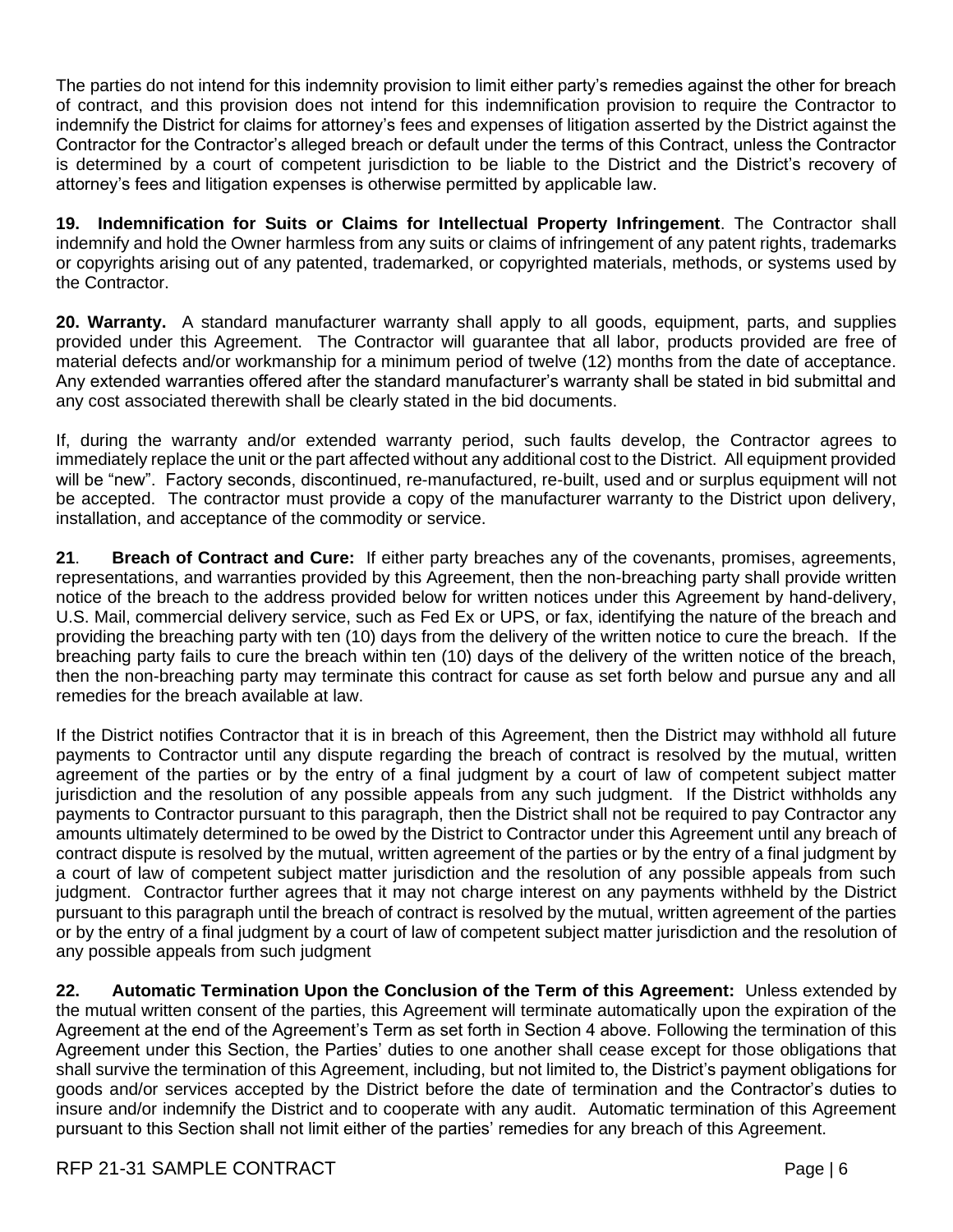**23**. **Termination for Convenience by The District**: The District may terminate this Agreement for convenience, for any reason or no reason at all, on fourteen (14) days advance written notice to Contractor. This advance written notice shall be deemed to have been given on the date the notice is sent by the District to the address for written notices provided below by hand delivery, U.S. Mail, commercial delivery service, such as Fed Ex or UPS, or fax. If this Agreement is so terminated, then the District shall only pay Contractor for goods and/or services provided by Contractor and accepted by the District up to, through, and including the date of termination. Following the termination of this Agreement under this Section, the parties' duties to one another shall cease except for those obligations that shall survive the termination of this Agreement, including, but not limited to, the District's payment obligations for goods and/or services accepted by the District before the date of termination, and the Contractor's duties to insure and/or indemnify the District and to cooperate with any audit. Termination of this Agreement pursuant to this Section shall not limit either of the parties' remedies for any breach of this Agreement.

**24. Fiscal Funding.** Notwithstanding any other provision of this agreement, the parties hereto agree that the charges hereunder are payable to the Contractor by the District solely from appropriations received by District. In the event such appropriations are determined by the Chief Financial Officer/Comptroller of the District to no longer exist or to be insufficient with respect to the charges payable hereunder, this Agreement shall immediately terminate without further obligation to the District upon notice that such appropriations no longer exist and are insufficient.

If this Agreement is so terminated, then the District shall only pay Contractor for goods and/or services provided by Contractor and accepted by the District up to, through, and including the date of termination. Following the termination of this Agreement under this Section, the parties' duties to one another shall cease except for those obligations that shall survive the termination of this Agreement, including, but not limited to, the District's payment obligations for goods and/or services accepted by the District before the date of termination, and the Contractor's duties to insure and/or indemnify the District and to cooperate with any audit. Termination of this Agreement pursuant to this Section shall not limit either of the parties' remedies for any breach of this Agreement.

**25. Termination for Cause by The District**: The District may immediately terminate this Agreement for cause for any of the following reasons:

**A.** Contractor has breached the terms of this Agreement and has failed to cure the default within ten (10) days of the delivery of the written notice of default as provided in this Agreement;

**B.** Contractor, or any of its directors, officers, employees, agents, subcontractors, or any other persons employed or utilized by the Contractor in the performance of this Agreement, have engaged in or expressed an intent to engage in conduct that the District considers to pose an undue risk of causing personal injury to any person or property damage to any property;

**C.** Contractor, or any of its directors, officers, employees, agents, subcontractors, or any other persons employed or utilized by the Contractor in the performance of this Agreement, is charged with a federal, state, or local crime (even if the allegations are ultimately proven to be untrue) or is convicted of a federal, state, or local crime, other than a misdemeanor traffic violation;

**D.** Contractor, or any of its directors, officers, employees, agents, subcontractors, or any other persons employed or utilized by the Contractor in the performance of this Agreement, is alleged to have committed professional malpractice or violated any professional code of conduct applicable to Contractor (even if the allegations are ultimately proven to be untrue) or has been determined by a court of law, professional association, or government agency, to have committed professional malpractice or violated a professional code of conduct applicable to Contractor; or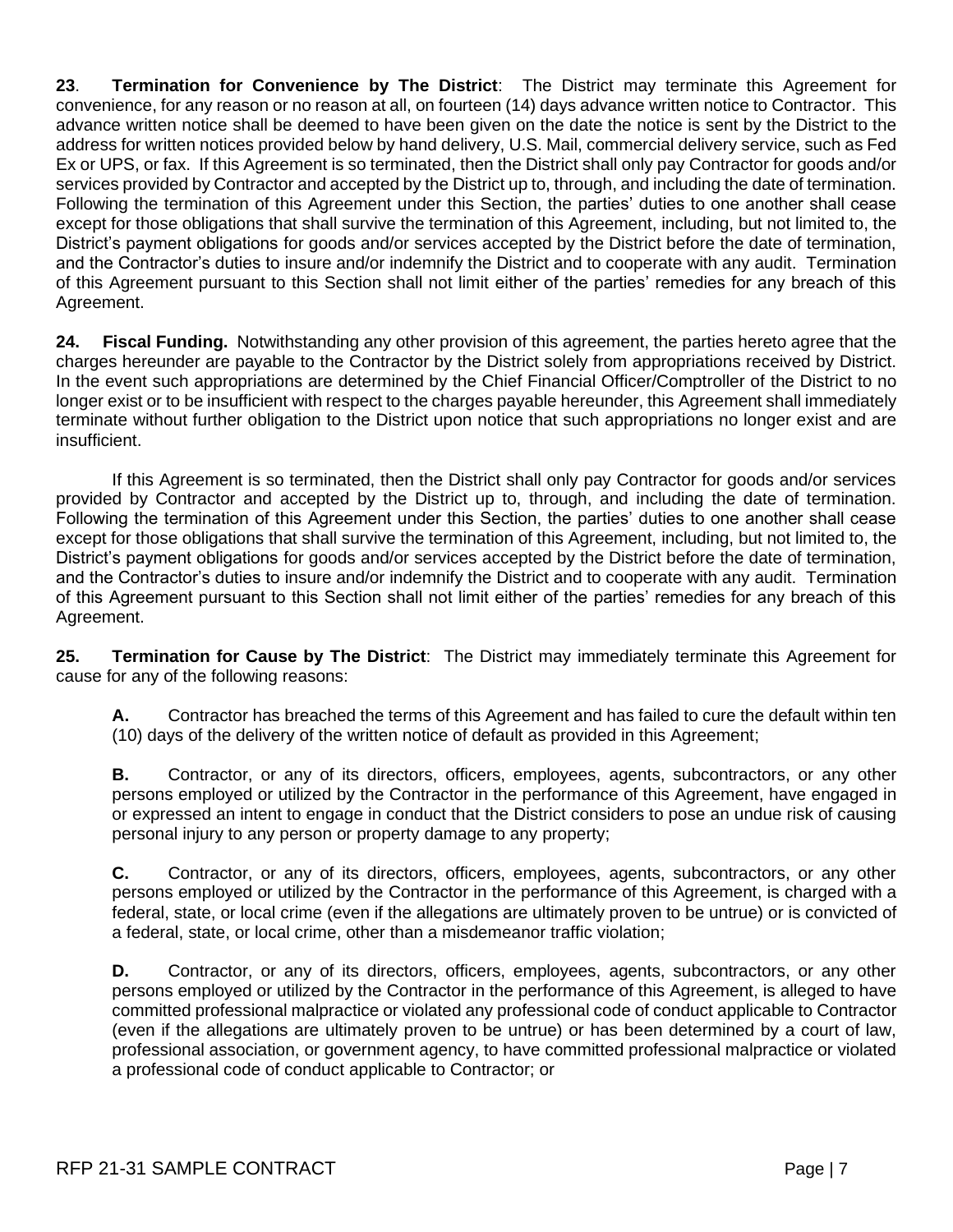**E.** Contractor, or any of its directors, officers, employees, agents, subcontractors, or any other persons employed or utilized by the Contractor in the performance of this Agreement, is alleged to have to have engaged in the sexual harassment or sexual abuse of any person or alleged to have violated any federal, state, or local employment laws (even if such allegations are ultimately proven to be untrue) or is determined by a court of law or government agency to have actually engaged in sexual harassment or sexual abuse or to have actually violated a federal, state, or local employment law. For the purposes of this Agreement, sexual harassment shall be defined as: "Unwelcome sexual advances, requests for sexual favors, and all other verbal or physical conduct of a sexual or otherwise offensive nature, especially when 1) submission to such conduct is made either explicitly or implicitly a term or condition of employment; 2) submission to or rejection of such conduct is used as the basis for decisions affecting an individual's employment; or 3) such conduct has the purpose or effect of creating an intimidating, hostile, or offensive working environment."

Termination for cause shall be effective immediately on the date the District sends a written notice of termination for cause to Contractor by hand delivery, U.S. Mail, commercial delivery service, such as Fed Ex or UPS, fax, or email to Contractor to the address for written notices provided below.

If this Agreement is terminated for cause pursuant to this Section, then the District shall pay Contractor for goods and/or services provided by Contractor and accepted by the District up to, through, and including the date of termination, unless the District indicates its intent to withhold payment to the Contractor because the District contends that the Contractor owes the District money under this Agreement or for any other reason.

Following the termination of this Agreement under this Section, the parties' duties to one another shall cease except for those obligations that shall survive the termination of this Agreement, including, but not limited to, the District's payment obligations for goods and/or services accepted by the District before termination and the Contractor's duties to indemnify the District and to cooperate with any audit. Termination of this Agreement pursuant to this Section shall not limit either of the parties' remedies for any breach of this Agreement.

**26. Effect of Later Determination.** In the event the parties agree or a court of competent jurisdiction determines (or the parties agree to settle with a consent determination) that a default is wrongful or not the fault of the Contractor, the termination shall be considered to be a Termination for Convenience and the sole remedy available to the Contractor shall be the contractual treatment of the termination as termination for convenience pursuant to Section 23.0 above and without any other damages or relief.

**27. Transfer of Project Records Following Termination**: Following the termination of this Agreement for any reason, Contractor, without additional compensation, will provide any and all records relating to the goods and/or services provided by Contractor pursuant to this Agreement to the District and any other vendors that the District may engage to provide the same or similar goods and/or services in the future. Without additional compensation, Contractor shall in good faith cooperate with the District and any other vendors that the District may engage to ensure a smooth transition from Contractor to another vendor and to minimize any disruption in the provision of goods and/or services provided by Contractor to the District.

**28. Survival of Obligations after Termination:** Upon the termination of this Agreement for any reason, the Parties' duties to one another under this Agreement will cease except to the extent that this Agreement, Georgia law, or Federal law expressly provides that one party has an obligation to the other that shall continue beyond the termination of this Agreement. The Parties agree that the following obligations shall survive the termination of this Agreement: Any express or implied warranties provided by Contractor with respect to the goods and/or services provided under this Agreement; Contractor's duties to keep proprietary, confidential, and trade-secret information proprietary, confidential, and trade-secret; Contractor's duties to retain records related to its performance of this Agreement; Contractor's duties to assist the District in answering any open records acts requests; Contractor's duties to provide and/or make available its records related to its performance of this Agreement to the District or any other party that The District directs Contractor to provide records to, including, but not limited to, the District's auditors; Contractor's duties to help transition the provision of the goods and/or services provided by Contractor to another vendor hired by the District to provide the same or similar goods and/or services; Contractor's duties to provide supporting documentation to invoices; Contractor's duties to repay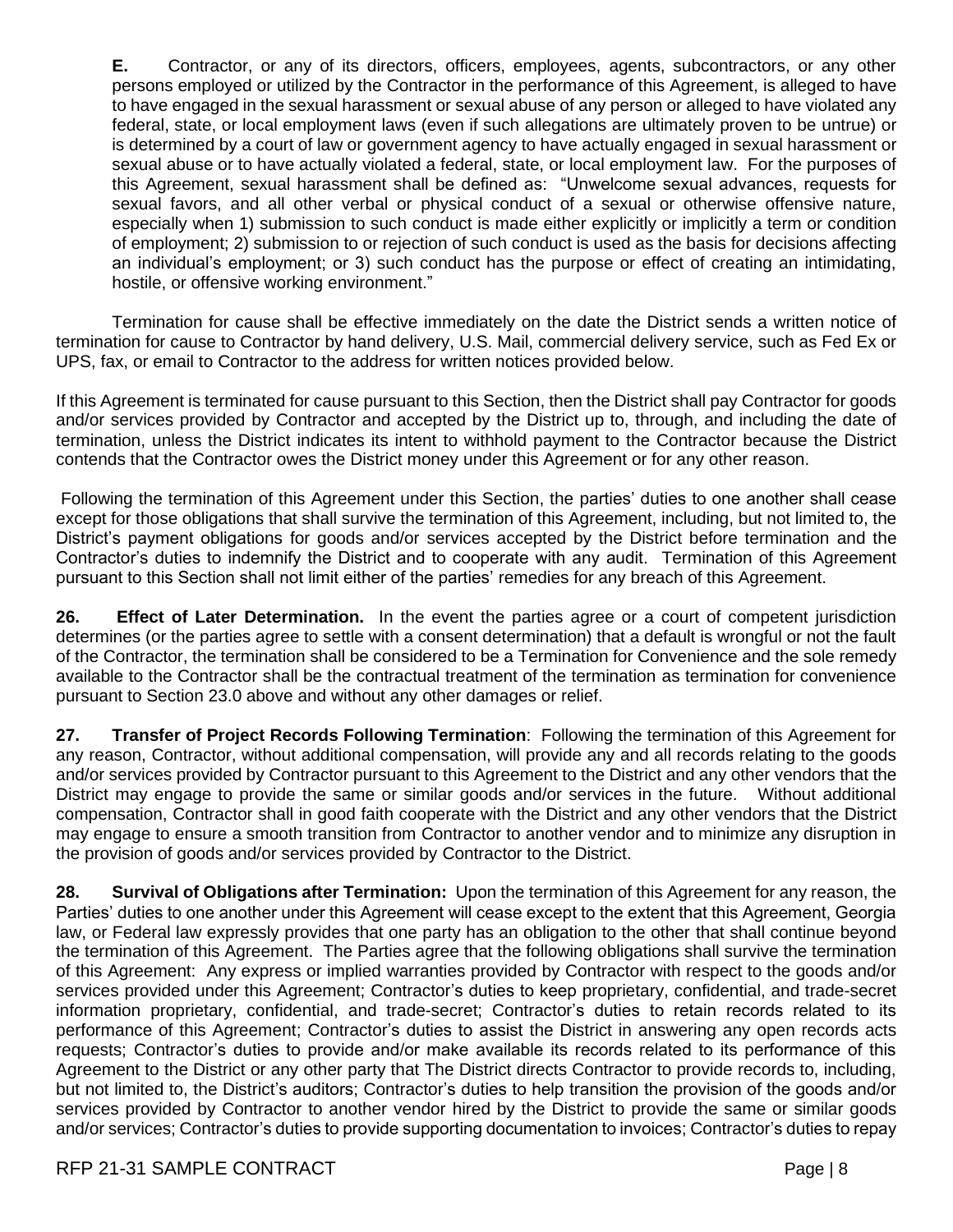the District for any improper charges or overcharges discovered by the District and/or its auditors; Contractor's duties to maintain the types of insurance provided by this Agreement and maintain the District and all of its boards, departments, and political subdivisions as well as all of their respective Commissioners, directors, officers, employees, agents, and attorneys, heirs, successors, and assigns, as additional named insureds on such policies; Contractor's duties to indemnify the District and the other Indemnitees identified in this Agreement; Contractor's duties to cure any breach of this Agreement and to remedy any breach of this Agreement; the District's duties to pay Contractor for goods and/or services actually provided by Contractor and properly documented and invoiced as required by this Agreement up to, through, and including the date of termination; and, the District's duty to cure any breach of its duties to Contractor under this Agreement and to remedy any breach of this Agreement.

**29. Assignability**: The Contractor shall not assign any interest in this Agreement and shall not transfer any interest in the same, whether by assignment or novation, without the prior written consent of the District.

**30. Entirety of the Agreement**: The terms and conditions of this Agreement and any of the attachments expressly incorporated by reference in this Agreement embody the entire agreement and understanding between the parties hereto, and there are no other agreements and understandings, oral or written, with reference to the subject matter hereof that are not merged herein and superseded hereby. No alteration, change or modification of the terms of the Agreement shall be valid unless made in a writing signed by both parties hereto and approved by the District's governing body, the elected School Board, or its designee pursuant to official board policy. Contractor acknowledges, that pursuant to the doctrine of sovereign immunity, any purported oral modification to this Agreement is unenforceable.

Each party acknowledges participation in the negotiations and drafting of this Agreement and any modifications thereto, and that, accordingly, this Agreement will not be construed more stringently against one party than against the other. Contractor acknowledges, that pursuant to the doctrine of sovereign immunity, purported oral modifications are unenforceable against the District.

**31. Waiver**: Any failure by the District to require strict compliance with any provision of this contract shall not be constructed as a waiver of such provision, and the District may subsequently require strict compliance at any time, notwithstanding any prior failure to do so.

**32**. **Governing Law**: This Agreement shall be deemed to be governed by and construed in accordance with the laws of the State of Georgia, with the exception of any of Georgia's choice-of-law rules that might result in the application of the law of another forum.

**33. Compliance with Laws**. Contractor agrees to comply with all applicable State and Federal laws and regulations, including, but not limited to, all state laws and regulations governing contracts with public school districts. In this regard, Contractor certifies its compliance with Federal and State immigration laws. Contractor warrants that it has registered with and uses the federal work authorization program commonly known as "E-Verify." Contractor further agrees that it will execute any affidavits required by O.C.G.A. §13-10-91 and/or O.C.G.A. § 50-36-1. Contractor further warrants that it will not enter into any contract with a subcontractor or subcontractor that does not participate in a federal work authorization program. Contractor will require all subcontractors or subcontractors to provide Contractor with O.C.G.A. § 13-10-91 affidavits similar to the ones provided by Contractor to Owner as required by O.C.G.A. § 13-10-91 (b) (3) & (4).

**34. Severability.** All of the provisions of this Agreement are separate and severable. If any provisions of this Agreement are held to be contrary to law or public policy or otherwise invalid or unenforceable, such invalidity or unenforceability shall not affect the validity or enforceability of the other portions hereof.

**35. Forum Selection, Jurisdiction, and Venue**: The parties agree that any lawsuit filed by either party to this Agreement related to or arising out of this Agreement or Contractor's performance of work under this Agreement must be brought in a Georgia court of competent subject matter jurisdiction located in Chatham County, Georgia, or in a Federal court of competent subject matter jurisdiction located in the Southern District of Georgia. Contractor agrees to submit to the personal jurisdiction of any such court and agrees that any such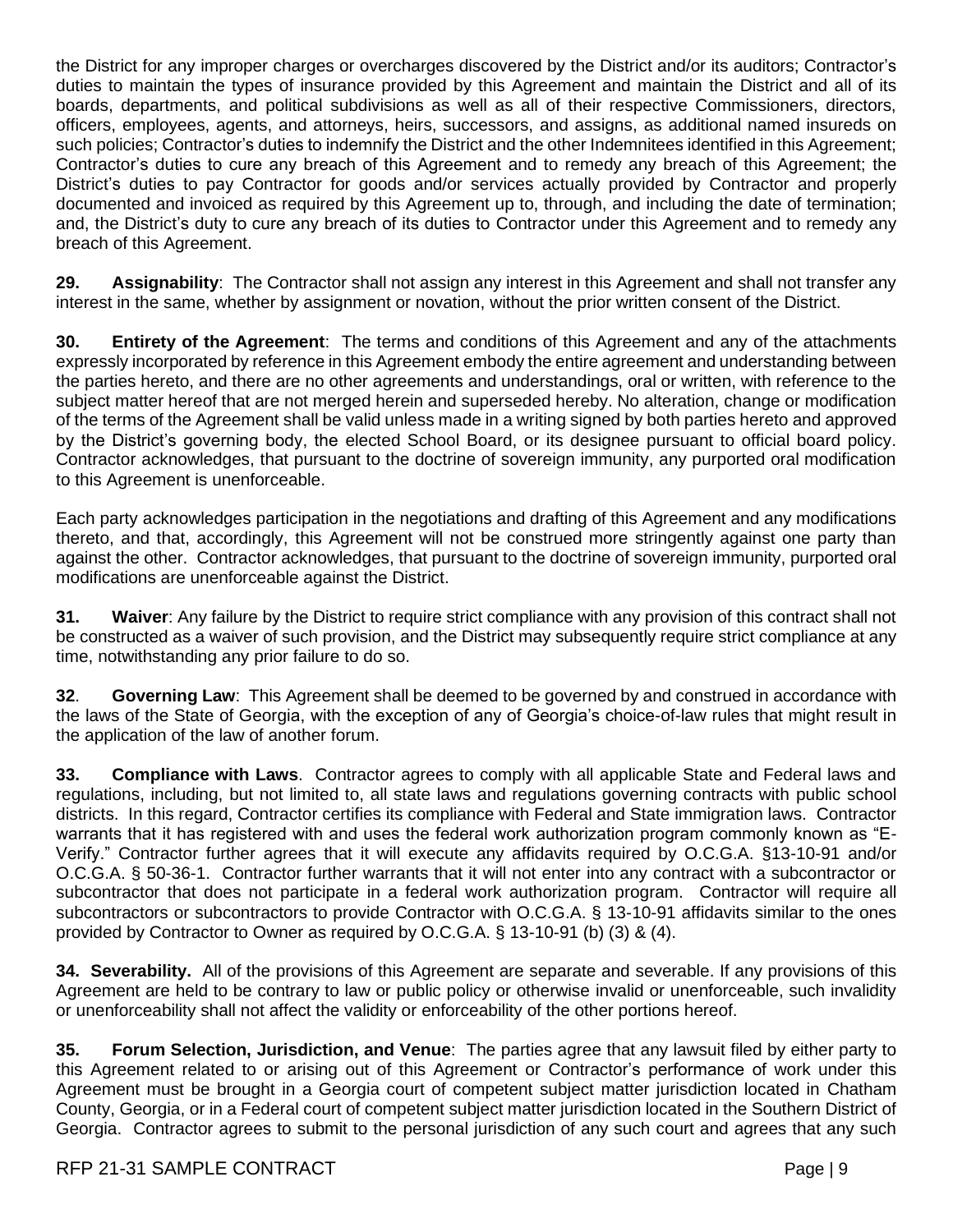court shall be a proper venue for any lawsuit related to or arising out of this Agreement or Contractor's performance of work under this Agreement. Contractor agrees to waive in advance any defenses of lack of personal jurisdiction or improper venue in any such court.

**36**. **Limitation on the Scope of Services**: Contractor understands and agrees that the Scope of Services described in Section 2 of this Agreement and any attachments incorporated by reference is not a guarantee of a minimum amount of payment or profit or a guarantee of a specific amount of work to be performed by Contractor under this Agreement. The District, at its option, may elect to expand, reduce or delete the extent of each work element described in the Scope of Services and may terminate this Agreement early as provided above.

**37. Approval of the District's Governing Body, the Elected School Board, or its Designee**: Contractor agrees that no contract or claimed modification to a contract is enforceable against the District without the approval of the District's governing body, the elected School Board, or the elected School Board's designee by a formal policy of the elected School Board. The signature of the President of the elected School Board, the Superintendent, the Chief Financial Officer, or any other person purporting to act on behalf of the District is only binding on the District if that person's execution of this Agreement or a subsequent written modification of this Agreement has been authorized by the School Board and/or Board Policy. If it is subsequently determined that this Agreement or any claimed written modification to this Agreement was signed without proper authority from the District's governing body, the elected School Board, then the Contractor agrees that this Agreement or any claimed written modification of this Agreement shall be void and not constitute a binding contract or written modification on the District. Contractor agrees that it may have to repay any and all sums it may receive from the District pursuant to any alleged contract or alleged written modification of a contract that was not property authorized by the District's School Board.

**38. Written Notices**: Written notices required under this agreement should be made to the parties at the following mailing addresses, email addresses, or fax numbers:

**Notices to The District:**

**FAX: (912) 201-7648**

**Notices to Contractor:**

| The Savannah Chatham-County Public [Contractor's Name] |                                             |
|--------------------------------------------------------|---------------------------------------------|
| <b>School System</b>                                   | <b>ATTN: [Contractor's Primary Contact]</b> |
| <b>ATTN: Sabrina L. Scales, CPPB</b>                   | [Contractor's Street Address]               |
| <b>Purchasing Department</b>                           | [Contractor's City, State, Zip]             |
| 208 Bull Street, Room 213                              | <b>Email: [Contractor's Email]</b>          |
| Savannah, Georgia 31401                                | Phone: [Contractor's phone]                 |
| Phone: (912) 395-5572                                  |                                             |

**39. Interpretation in Connection with Solicitation.** This Agreement and the attached exhibits control over any inconsistent provisions set forth in the solicitation giving rise to this Agreement **RFP 21-31 ASSA ABLOY Harmony Hardware and Services (Annual Contract)** or any response by Contractor. To the extent this Agreement the attached exhibits are silent on a topic, the provisions in District's solicitation **RFP 21-31 ASSA ABLOY Harmony Hardware and Services (Annual Contract),** as amended by any addenda released by the District, shall control.

**40**. **Attachments:** If attachments are included in this Agreement and in the event of any inconsistency between the attachments and the terms of this Agreement, the inconsistency will be resolved by giving preference in the following order: 1) this Agreement, 2) any attachments prepared or provided by the District, 3) any attachments prepared or provided by Contractor, and 4) any attachments prepared by a third party. The following documents are attached to and hereby incorporated by this express reference as part of this agreement:

**41. Execution in Counterparts**. This Agreement may be executed in two or more counterparts, each of which shall be deemed an original and all of which together shall constitute but one and the same instrument. It shall not be necessary that any single counterpart hereof be executed by all parties hereto so long as at least one counterpart is executed by each party.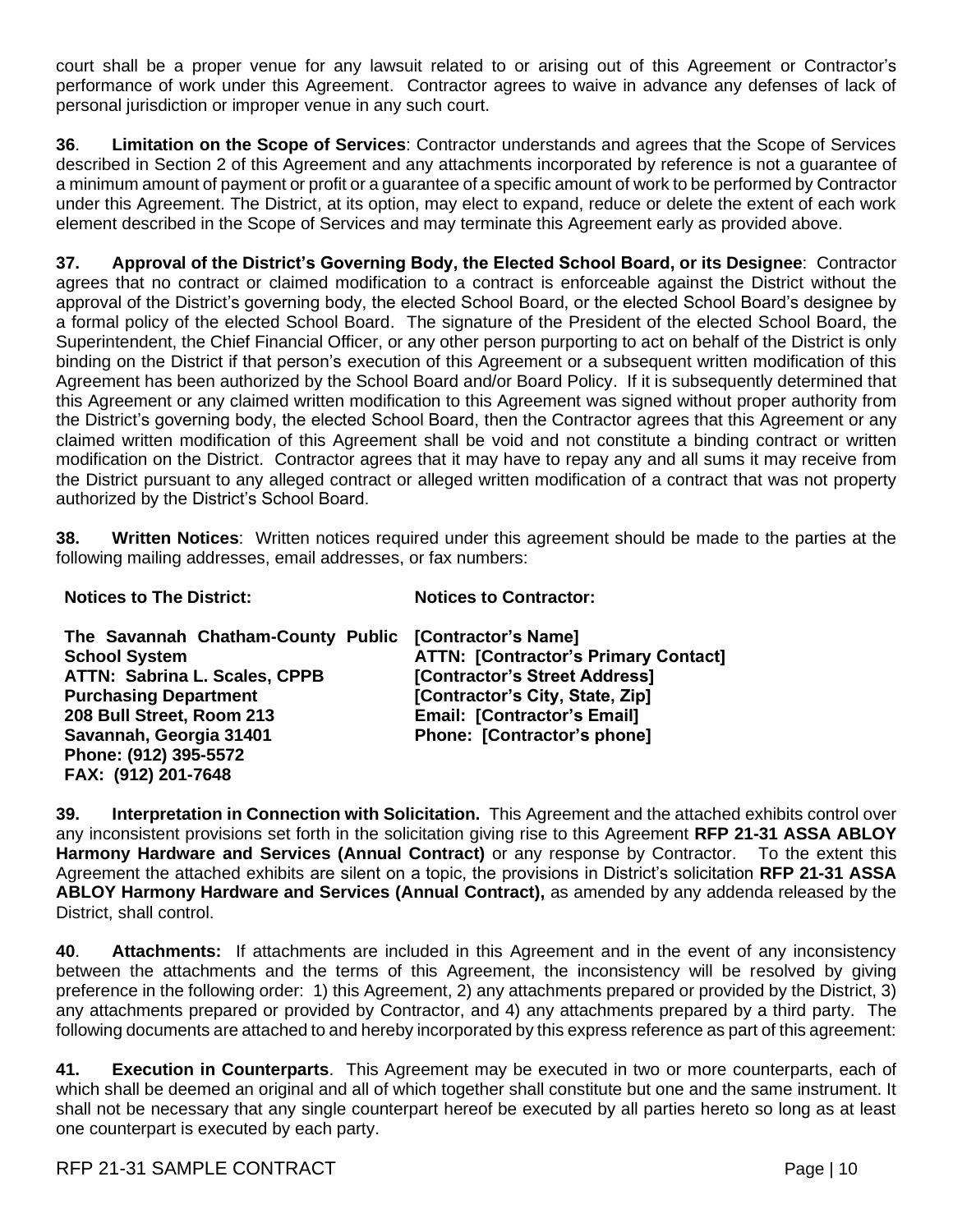**42. COVID-19 Safety Precautions.** The District expects the Contractor, its subcontractors, and their employees to comply with all of the District's COVID-19 Safety Procedures and Policies, including, but not limited to mask requirements, temperature taking and symptom tests, and social distancing practices, as may be implemented by the District from time to time, with the exclusion of those policies related to how District employees report COVID-19 concerns to the Risk Management and Human Resources departments. Copies of the District's current COVID-19 Procedures and Policies are attached and may be revised in the future as COVID-19 conditions

**Attachment A:** Scope of Services

**Attachment B:** Price and Payment Information

**IN WITNESS WHEREOF**, this Agreement is accepted on the date signed on behalf of the District, subject to the terms and conditions above stated and the provisions set forth herein.

| [Insert Name of Contractor] | The Board of Public Education for the City<br>of Savannah and the County of Chatham |
|-----------------------------|-------------------------------------------------------------------------------------|
| SIGNED:                     | SIGNED:                                                                             |
| BY: [Name]                  | BY: Larry O. Jackson                                                                |
| ITS: [Title]                | ITS: Chief Financial Officer                                                        |
| DATE:                       | 20.                                                                                 |
| 20                          | DATE: _________________                                                             |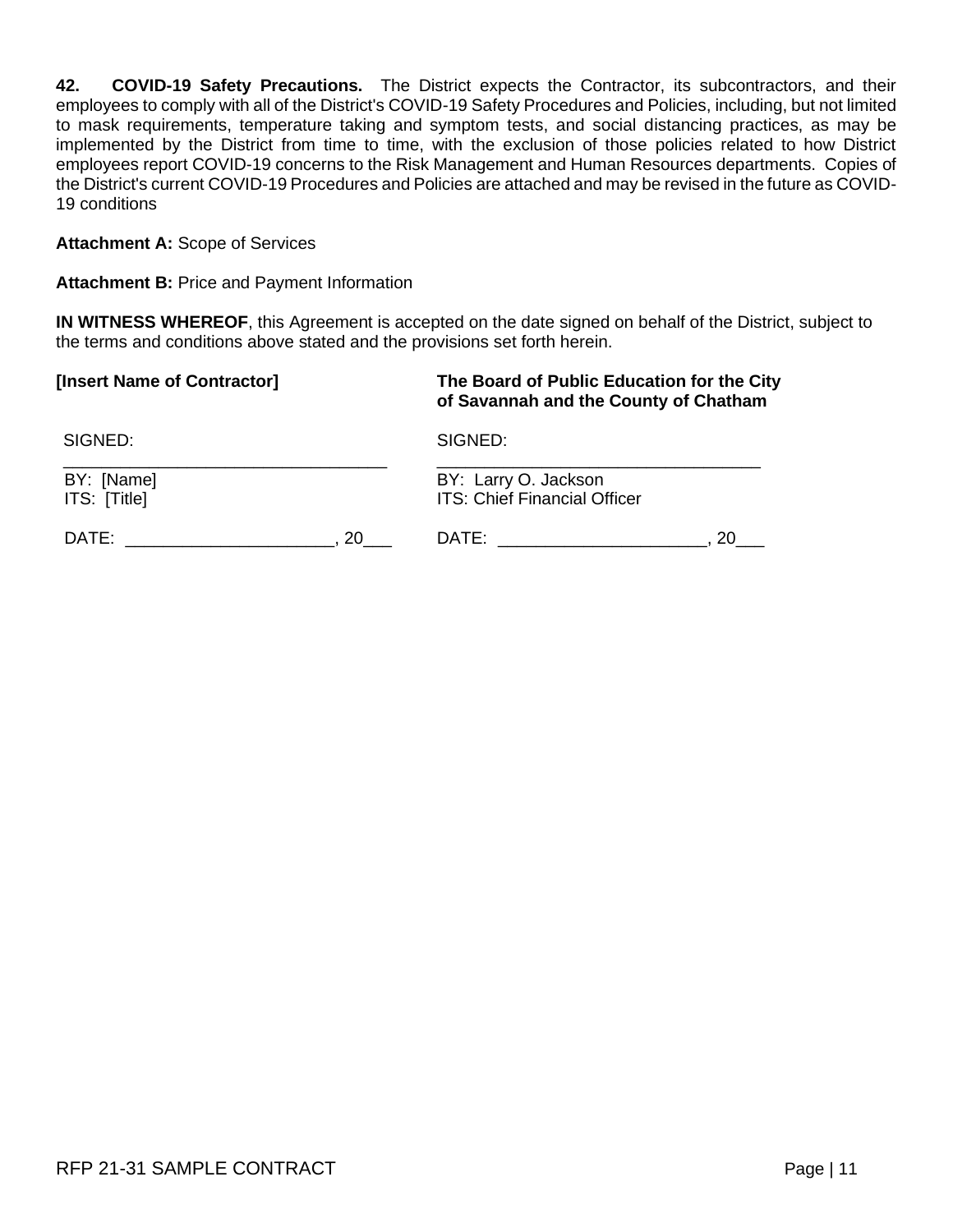# **Attachment A: Scope of Services**

[Insert the Scope of Services finally agreed to by the District]